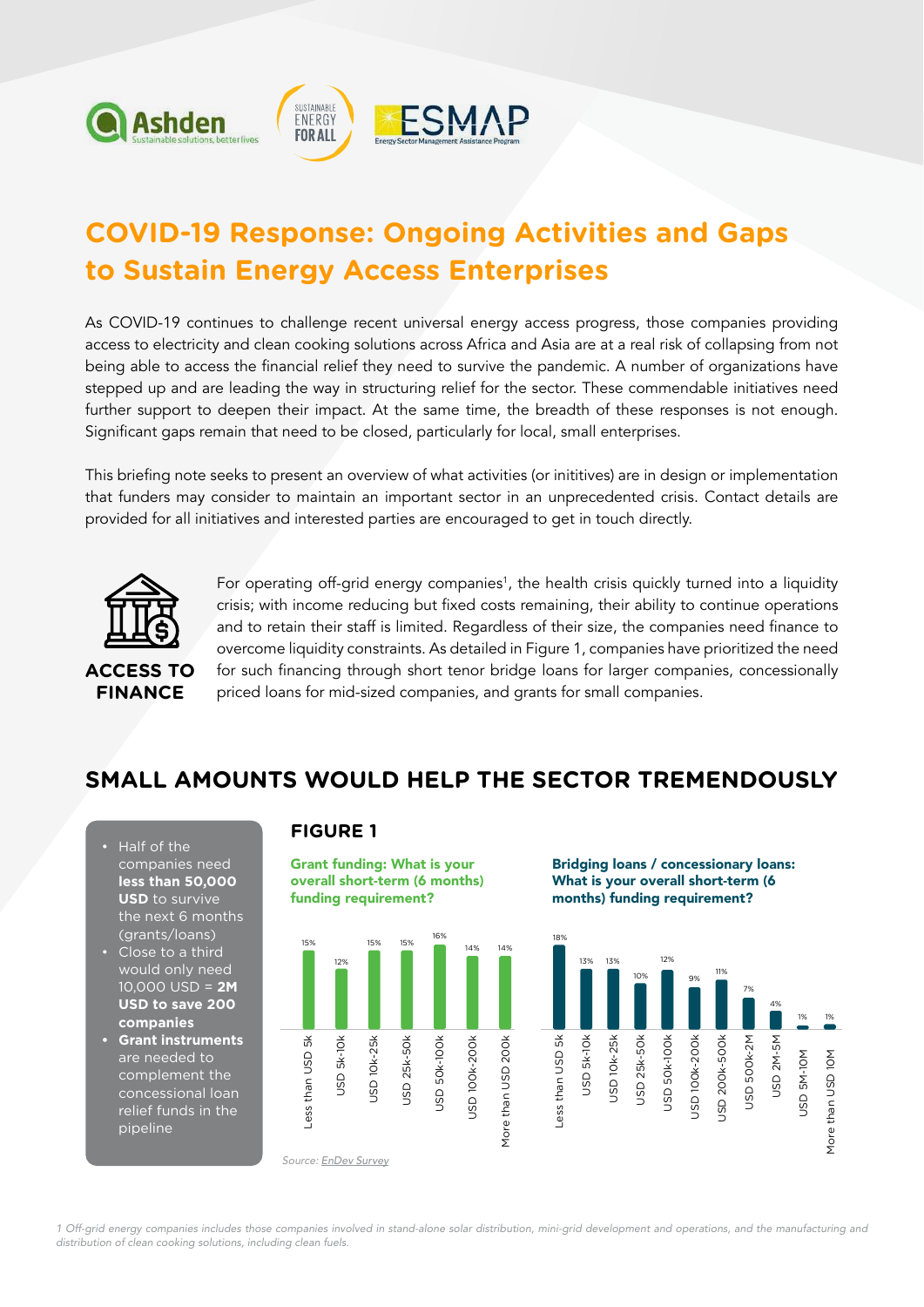

The list below identifies initiatives in development and underway. These are the known initiatives that may offer opportunities for additional funding to flow into the sector.

#### **[ENERGY ACCESS RELIEF](https://www.energyaccessrelief.org/)  [FUND \(EARF\)](https://www.energyaccessrelief.org/)**

Concessional loans for 70-100 mid-sized companies, with loans in the range of USD 100,000 – 2.5 million. First close is expected in November at USD 70 million. ESMAP offers to channel funding on behalf of bilateral donors that would like to contribute to the first loss tranche of the fund but are facing constraints. Contact: Sarah Bieber, Associate Director of Acumen [SBieber@acumen.org](mailto:SBieber@acumen.org)

#### **AFDB OFF-GRID RECOVERY PLATFORM (CRP)**

A USD 20 million liquidity and working capital facility that will co-invest and de-risk private sector debt; Approval expected 3rd quarter 2020. Contact: Daniel Schroth [d.schroth@afdb.](mailto:d.schroth@afdb.org ) [org](mailto:d.schroth@afdb.org ) 

#### **REACT AECF KENYA WINDOW**

A USD 2 million fund that is providing emergency grants in the range of USD 50,000 –USD 200,000 to companies to cover short-term working capital needs (3-12 months) and technical assistance for business continuity. Contact: [http://www.](http://www.aecfafrica.org/covid-19) [aecfafrica.org/covid-19](http://www.aecfafrica.org/covid-19)

#### **[ENDEV](https://endev.info/content/Main_Page)**

An effort to adapt and expand existing Results-Based Financing (RBF) facilities; EUR 4.2 million committed for Mozambique and Uganda; Will support up to 35 companies. Contact:

Alexander Haack, EnDev Team Lead [alexander.](mailto:alexander.haack@giz.de  ) [haack@giz.de](mailto:alexander.haack@giz.de  )

#### **AFRICAN RESILIENCE INITIATIVE FOR ENTREPRENEURS (ARIE)**

A multi-sector SME fund from Entrepreneurial Solutions Partners (ESP), in partnership with U.S. African Development Foundation (USADF) in close collaboration with EcoBank that will provide up to USD 150,000 interest free loans to entrepreneurs. Contact: [arie@espartners.co](mailto:arie@espartners.co ) 

#### **[COVID-19 RECOVERY FUND GRANT](http://www.shineinvest.org/covid-19/)**

Launched by The Shine Campaign, the fund is raising capital to provide USD 10,000 grants to last-mile energy access entrepreneurs, cooperatives and agencies, and community leaders., contact: Emira Woods; [emira@](mailto:emira@shineinvest.org ) [shineinvest.org](mailto:emira@shineinvest.org )

#### **SMALL ENTERPRISE GRANT FUND**

In partnership, GOGLA, the Africa Mini-grid Developers Association (AMDA) and Global Distributors Collective (GDC) are working with the Opes-LCEF Restart Fund to establish a carve out fund for energy access SMES, providing recoverable grants to mitigate short-term liquidity constraints due to Covid-19. Contact: Emma Colenbrander, emma.colenbrander@ Practicalaction.org.uk; Drew Corbyn, d.corbyn@ gogla.org

**These initiatives will provide needed capital to a portion of the operating energy access companies. However, additional funding is required to address remaining gaps including addressing the shortage of grant funding that is critical for smaller and local companies.**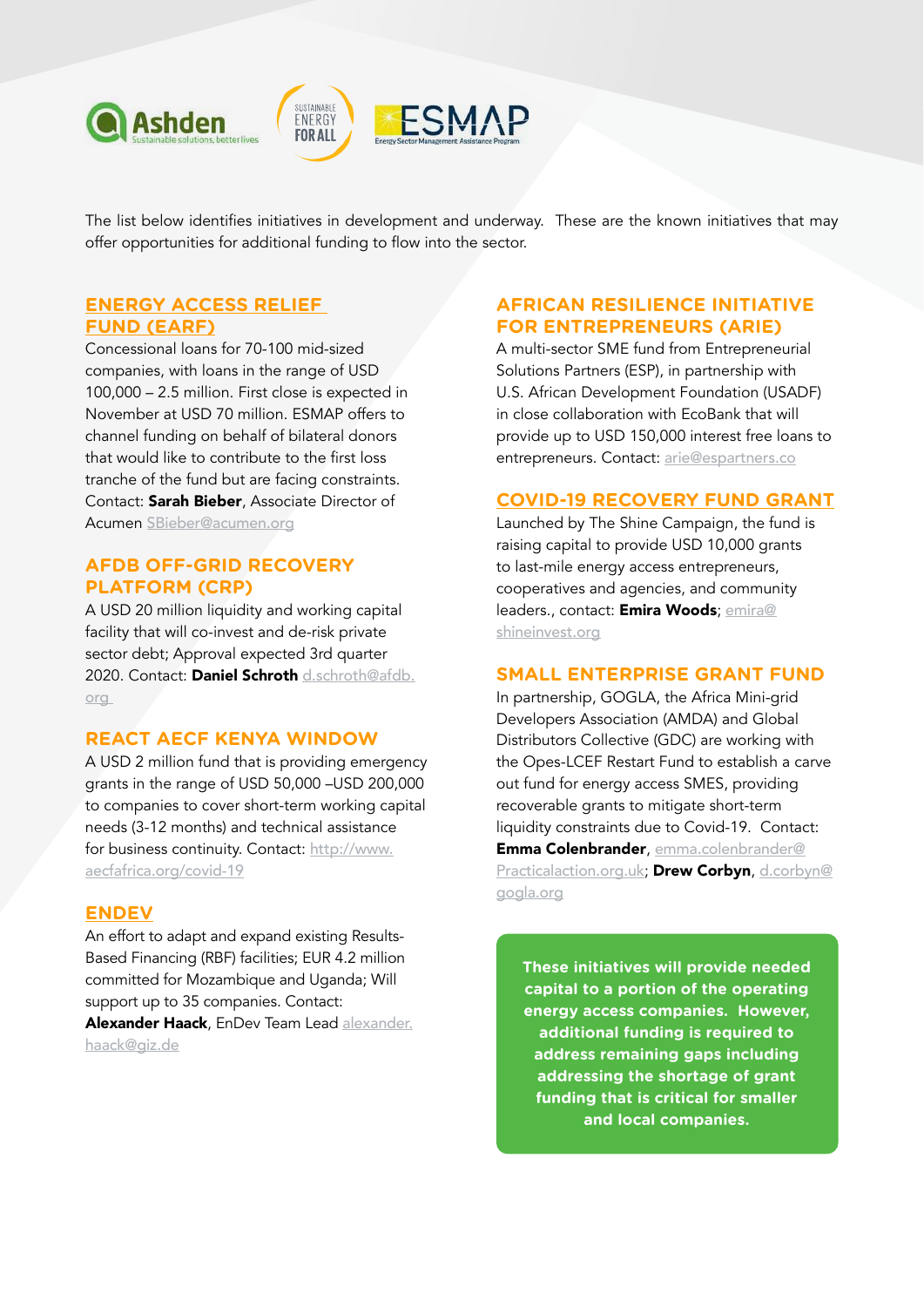





Consumers of off-grid energy access solutions are among the most vulnerable. The economic impact of the pandemic and COVID-19 induced poverty is hitting them hardest. Paying for the services companies are offering becomes increasingly difficult and many households are under severe financial stress.

## **CONSUMER RELIEF**

Examples of initiatives addressing the consumer include:

### **[SHELL CORP](https://www.shell.com/covid19/shell-contributes-to-support-access-to-energy.html)**

Provided grants to seven off-grid companies to support 6-months of customer payments (USD 1.7 million)

# **[SMART POWER INDIA](https://smartpowerindia.org/)**

Provided digital vouchers for customers to pay for electricity from Smart Power India's minigrid partners.

**The energy affordability gap is only going to widen; 230 million people were estimated to fall into this gap before COVID-19 and estimates are that an additional 70-100 million more will fall into poverty as a result of the pandemic. As this affordability gap widens, more end user subsidies will be needed.** 

For more information on demand side subsidies as a tool for achieving universal energy access, the [Africa Clean](https://www.ace-taf.org/wp-content/uploads/2020/09/Demand-Side-Subsidies-in-Off-Grid-Solar-A-Tool-for-Achieving-Universal-Energy-Access-and-Sustainable-Markets.pdf) [Energy \(ACE\) Technical Assistance Facility \(TAF\) recently published a paper](https://www.ace-taf.org/wp-content/uploads/2020/09/Demand-Side-Subsidies-in-Off-Grid-Solar-A-Tool-for-Achieving-Universal-Energy-Access-and-Sustainable-Markets.pdf) with critical design principles and case study analyses, and a call to action for donors and national governments to support demand side subsidy integration into national recovery strategies.



**KNOWLEDGE EXCHANGE & MARKET INTELLIGENCE**

In an environment where companies need to rapidly adapt to new realities, everyone is looking for guiding data or lessons learnt. Existing resources include:

#### **ENDEV:** [COVID-19 Energy](https://endev.info/content/COVID-19_Energy_Access_Industry_Barometer_-_Presentation_of_results_in_a_webinar_hosted_by_EnDev)  [Access Industry Barometer](https://endev.info/content/COVID-19_Energy_Access_Industry_Barometer_-_Presentation_of_results_in_a_webinar_hosted_by_EnDev)



### **60\_DECIBELS:** [Listening in](https://app.60decibels.com/covid-19)  [the time of COVID-19](https://app.60decibels.com/covid-19)